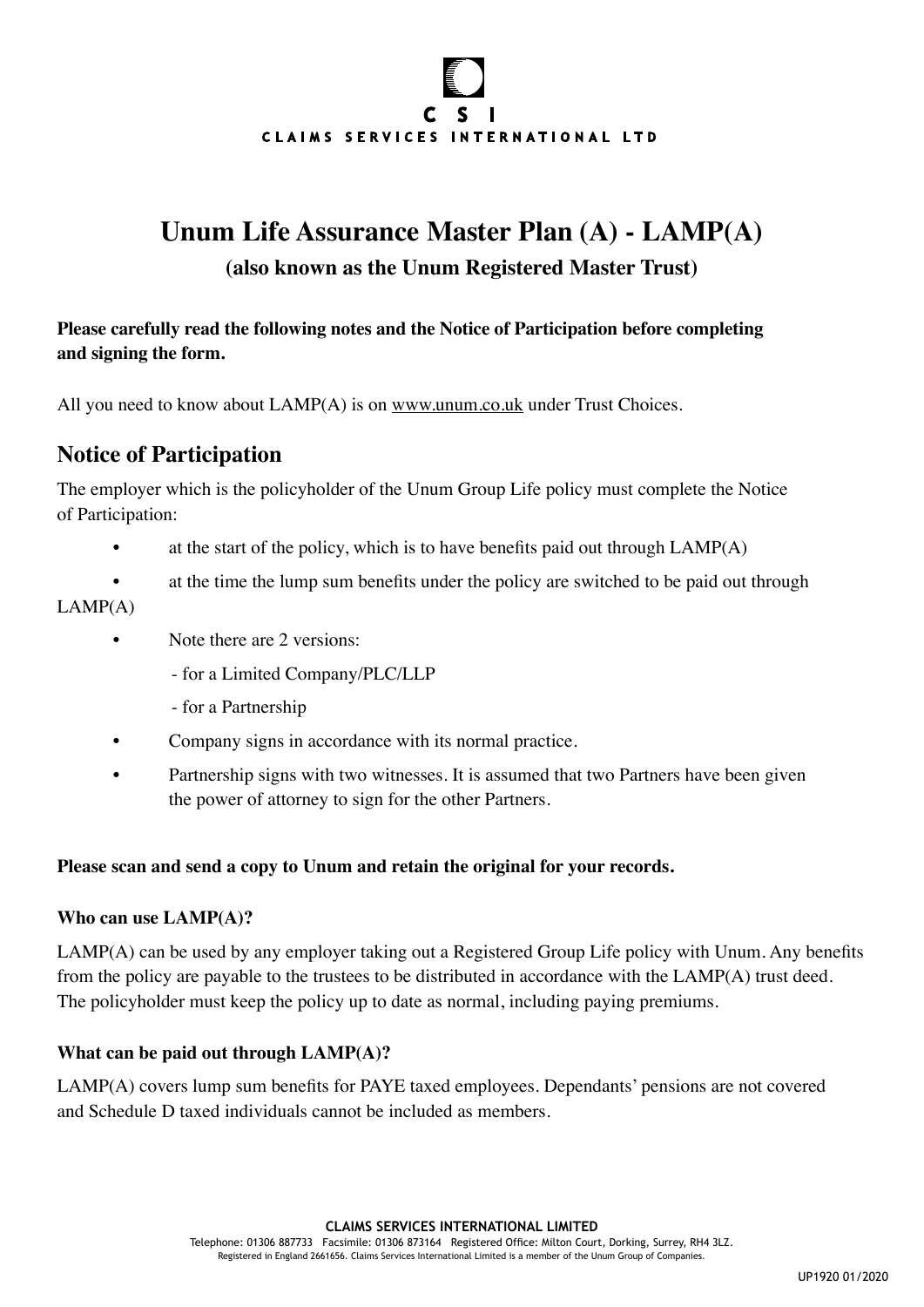### **Unum Life Assurance Master Plan (A)**

PSTR Number: 00756926RC

| Company                            |                                                                                                                  |  |
|------------------------------------|------------------------------------------------------------------------------------------------------------------|--|
| <b>Company Registration Number</b> |                                                                                                                  |  |
| <b>Policy</b>                      | Unum Quotation number (or Online Reference Number) OR<br>Unum Registered Group Life policy number (if allocated) |  |

#### **Participation Date**

*(if the form is signed later than the participation date, participation will only start from the date the form is signed below)*

This Notice of Participation is made in accordance with clause 9 of the Unum Life Assurance Master Plan (A) (the "**plan**") trust deed dated 23 January 2019 (the "**trust deed**") and established for the purpose of providing lump sum benefits on death.

In this Notice of Participation, terms have the meanings given to them in the **trust deed**.

The **company** is the policyholder of the **policy** which is a registered group life assurance policy issued by Unum Limited providing lump sum death benefits for some or all of its employees.

The **company** has authority to act as the agent of any other company or partnership, participating in a **policy** issued to the **company** by Unum Limited, for the purposes of the **plan**.

The **company** undertakes for itself and each other company or partnership participating in the **policy**, to comply with all of the provisions of the **plan** and comply with any applicable laws relating to matters arising during the period of their participation so far as they relate to it and its **members** (or, where applicable, their survivors).

The **company** shall pay (or procure payment of) all **premiums** due in respect of their **members** as required by the **policy**.

The **company**, acting for itself and each other company and/or partnership participating in the policy, wishes to participate in the **plan** from the **participation date**.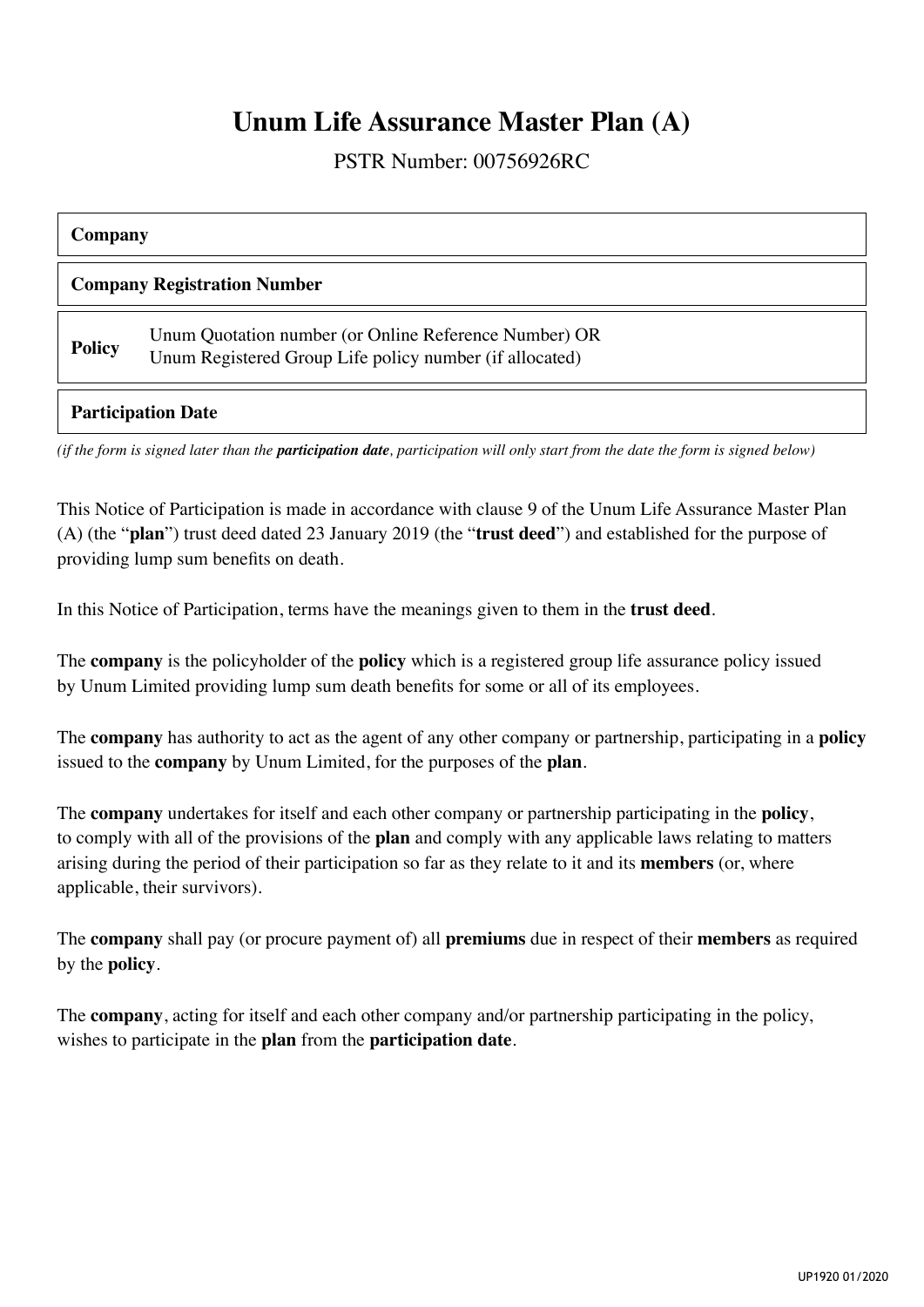#### Signed on behalf of the **company**

| <b>Director</b>          | <b>Director/Secretary</b> |
|--------------------------|---------------------------|
|                          |                           |
| Full name (please print) | Full name (please print)  |
|                          |                           |

**Date** *This form should be signed and dated on or before the participation date* 

For the avoidance of doubt, nothing in the Notice of Participation shall confer any **benefit** on **members** unless a valid **policy** is in place, and the provisions of the **trust deed** shall prevail over this Notice of Participation.

A participating employer shall cease to participate in the Unum Life Assurance Master Plan (A) on the date they no longer have cover under a policy with Unum Limited.

The sponsor of the Unum Life Assurance Master Plan (A) is Claims Services International Limited (CSI) which is a subsidiary of Unum Limited.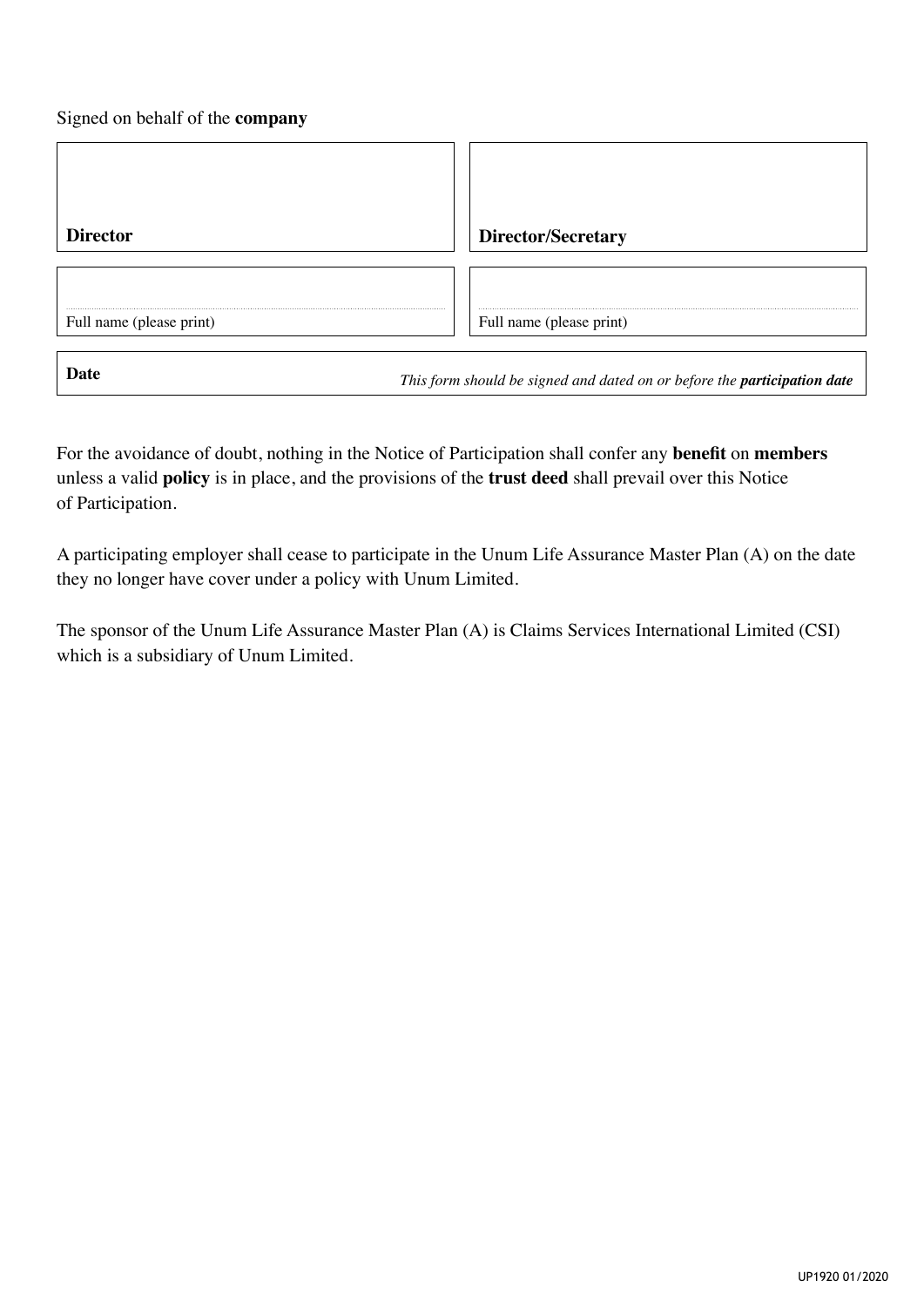## **Unum Life Assurance Master Plan (A)**

PSTR Number: 00756926RC

| Partnership               |                                                                                                                  |  |
|---------------------------|------------------------------------------------------------------------------------------------------------------|--|
| <b>Policy</b>             | Unum Quotation number (or Online Reference Number) OR<br>Unum Registered Group Life policy number (if allocated) |  |
| <b>Participation Date</b> |                                                                                                                  |  |

*(if the form is signed later than the participation date, participation will only start from the date the form is signed below)*

This Notice of Participation is made in accordance with clause 9 of the Unum Life Assurance Master Plan (A) (the "**plan**") trust deed dated 23 January 2019 (the "**trust deed**") and established for the purpose of providing lump sum benefits on death.

In this Notice of Participation, terms have the meanings given to them in the **trust deed**.

The **partnership** is the policyholder of the **policy** which is a registered group life assurance policy issued by Unum Limited providing lump sum death benefits for some or all of its employees.

The **partnership** has authority to act as the agent of any other company or partnership, participating in a **policy** issued to the **partnership** by Unum Limited, for the purposes of the **plan**.

The **partnership** undertakes for itself and each other company or partnership participating in the **policy**, to comply with all of the provisions of the **plan** and comply with any applicable laws relating to matters arising during the period of their participation so far as they relate to it and its **members** (or, where applicable, their survivors).

The **partnership** shall pay (or procure payment of) all **premiums** due in respect of their **members** as required by the **policy**.

The **partnership**, acting for itself and each other company and/or partnership participating in the policy, wishes to participate in the **plan** from the **participation date**.